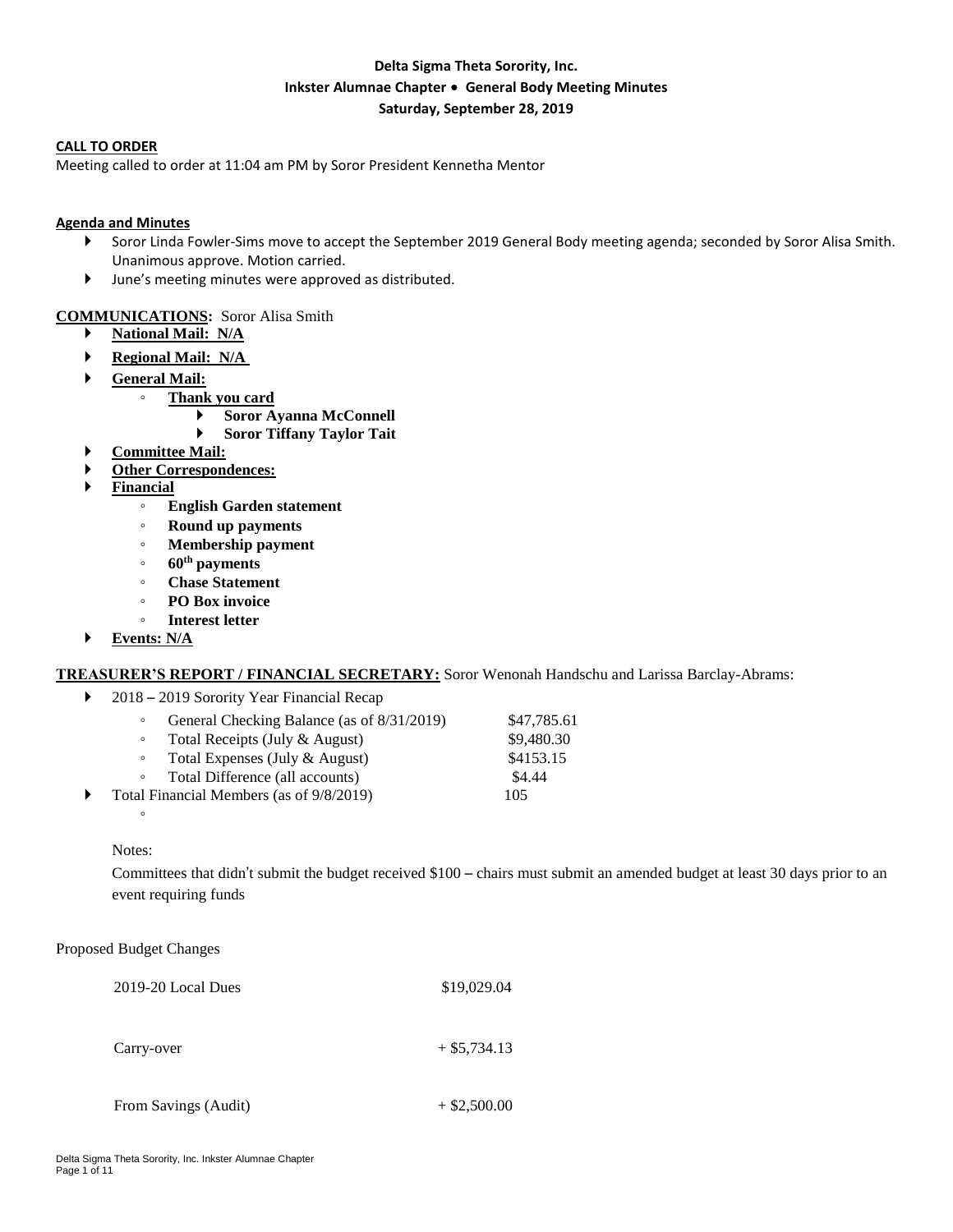| <b>Total To Be Allocated</b> | $=$ \$27,263.17 |
|------------------------------|-----------------|
| Transfer to Scholarship      | $-$ \$2,200.00  |
| <b>Transfer to Savings</b>   | $-$ \$1,885.00  |
| <b>Total Budget</b>          | $=$ \$23,178.17 |

## **Reclamation included under Fellowship**

- **Hospitality renames to Care & Concern**
- **Annual Recognition Event included under Scholarship**
- **Voter Registration included under Social Action**
- **Chapter Picture moved to Admin**
- **NPHC removed from Membership to stand alone committee**
- **Project ACE renamed Collegiate Connection Committee (CCC) and moved to a stand alone committee**
- **Passthrough added to aid with accounting (D22, NAACP, SWFD**…**)**
- **National Initiative and Postage & Mailings removed**

### **Motion: Approve Proposed Budget Changes as presented. Move by Soror Barclay-Abrams and Second by Soror S. Carter. Unanimously approved and motioned carried.**

**ADMINISTRATION**: Soror President Kennetha Mentor

- **UPDATES**
- **Welcome Back, SORORS!**
- **Congratulations IAC! We are in compliance and ready to move forward.**
- **54th National Convention in New Orleans, LA**.-July 2019. Congratulations to ICT for "Winning the Internet" and Shareia Carter for being part of the inaugural class of Delta Pearls. Congratulations Sorors!!!
- **Saturday, August 24th** –Leadership Day
- **Tuesday, September 3 rd** Back to School **Red Carpet** Welcome, Rawsonville Elementary School, Soror Tracy Causey-Bryant, Principal
- **Saturday, September 7 th** Mardi Gras Round Up! Congratulations! 2nd VP Soror Jami Umstead and Co-Chair1st VP Juanita Bell and the ENTIRE Committee
- Committee Chairs-there will be NO incomplete events on the Sorority Calendar. Please include: event, date, time, location, and audience.
- Committee Chairs-Do you have access to your IAC email?
- We're looking for a few good Sorors!!!-Chair and Co-Chair is needed for Economic Development
- Financial-Check requests will only be available at Eboard and General Body Meeting per Policies and Procedures, or any time or placec designated by the President and fiscal officers.
- Time Keeper: Soror Michelle Glenn. 2 minute Committee Reports per Policy and Procedures. Color Code: Green-Go, Yellow-1 Minute Warning, Red-Stop
- ▶ 2019-2020 Executive Board: Dr. Kennetha Mentor-President, Juanita Bell-1<sup>st</sup> Vice President, Jami Umstead-2<sup>nd</sup> Vice President, Dr. Larissa Abrams-Treasurer, Wenonah Handschu-Financial Secretary, Delmeer Oliver-Recording Secretary, Dr. Alisa Smith-Corresponding Secretary, Angela Jack-Chaplain, Laurecia Smith-Witherspoon-Journalist, Linda Fowler Sims-Parliamentarian, and Kymberly Maynor-LeGreir-Sergeant-At-Arms

#### **NATIONAL**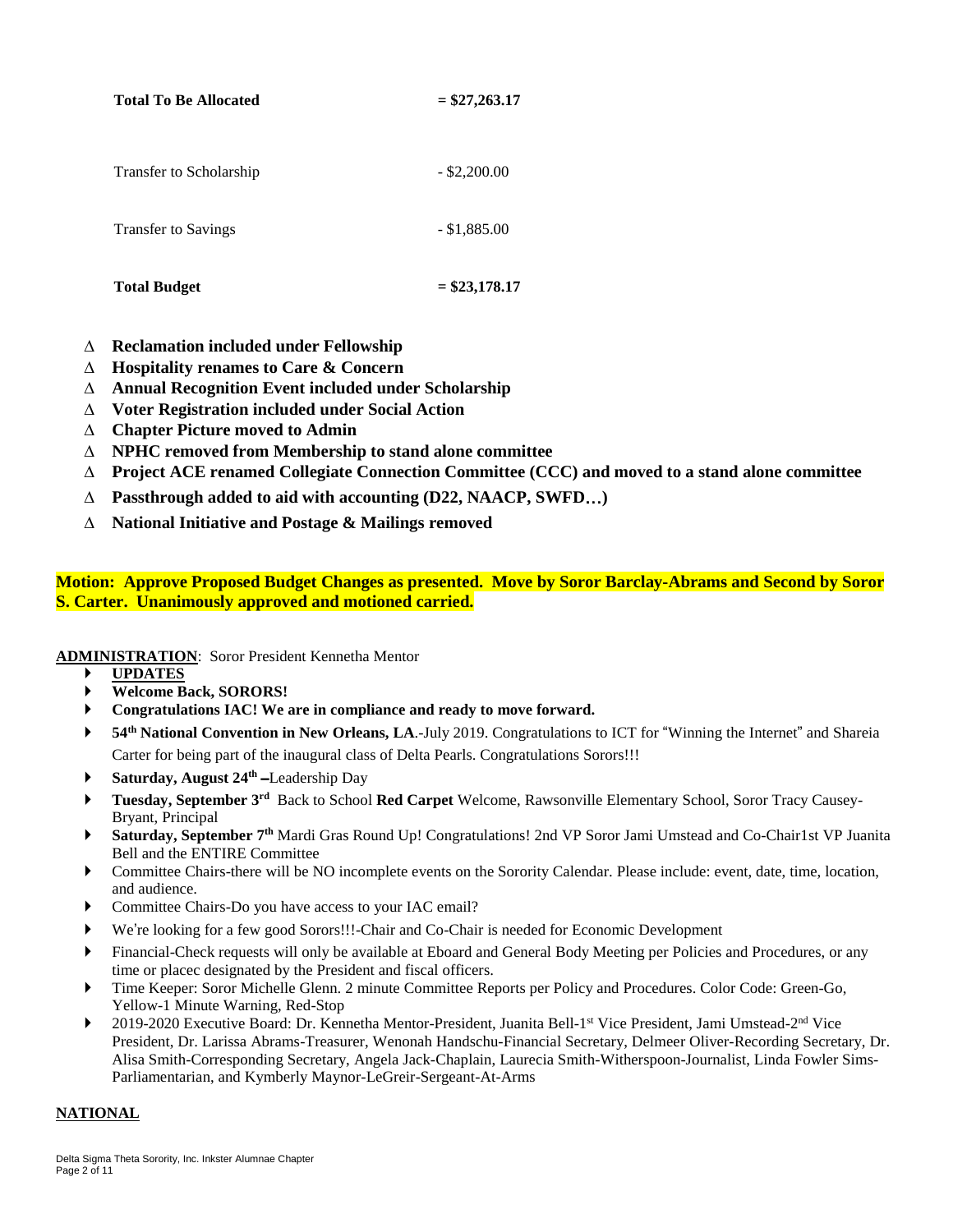Newly elected officers: Beverly Smith, National President & CEO, Cheryl Hickmon, National 1st VP, Diamond Compton, **National 2 nd VP, Elsie Cooke-Holmes, National Secretary, and Pamela R. Hill, National Treasurer**

National Leadership Academy-Officer's Institute Webinar for chapter officers and committee chairs. (email sent on 9/5) **Fiscal Officers Training Webinar for new and existing fiscal officers (email sent 9/6)**

### **REGIONAL**

**OH/MI/ON Cluster- October 11-13, 2019 in Columbus, OH. Registration is now closed. Regional Day of Service-October 19, 2019-Diaper Drive at Booker T. Dozier Recreation Center**

**ACTION ITEMS: Move October Chapter meeting location to New Hope Baptist Church-8900 Pardee Rd. Taylor, MI** 48180. Free of charge. We will take chapter picture, executive board pictures, and executive committee pictures beginning at **9am. Attire: Black dress or black blouse with black skirt/slacks along with red blazer and pearls.**

Motion: To move October's General Meeting to New Hope Baptist Church in order to take chapter's photo. New Hope has bleachers and capacity to accommodate the chapter. Moved by Soror C. Kimbrough and second by Soror W. Handschu. **Unanimously approved and motion carried.** 

### **PROGRAM PLANNING: Soror Juanita Bell**

- **PAST EVENTS:**
- **Leadership Retreat & Round Up**
- Both spoke of the 2019 2020 Committee Charge: To promote and execute award winning activities and programs! Committees will meet monthly or as needed in efforts to coordinate activities directly related to the Sorority's 5 point thrust.
- There is a leader in each one of you so we need EVERYONE to sign up and be active on at least 1 committee. This way,

we won't suffer from overload or burnout because we are all in this together!

 Risk Management Training: Sunday September 22, 2019: Delta Academy/ Delta Gems / Sorors / IAC youth Volunteers / Parents and Participants. Caroline Kennedy Library 3:00 pm – 4:30 pm we had over 30 sorors and parents/volunteers in attendance.

### **UPCOMING EVENTS**

Risk Management Training: Saturday October 26, 2019: Sorors/ IAC Youth Volunteers / Parents and Participants. Wayne County Community College District Multi-Purpose Room 9:00 am – 10:30 am

### **Committee Check Up (CCU)**:

- The purpose of the **Committee Check Up (CCU)** is to provide a scheduled monthly appointment to support the committee chairs and co-chair.
- **Assess** Assess your programming to ensure it is aligned with the Five Pointe Thrust. Our goal is to win awards!!
- **Examine**  Examine your efforts to ensure timelines are met and committees are running smoothly.
- **Evaluate** Ensure your committee reports, demographic reports and surveys are completed and submitted timely and accurately.
- **Inspect** Inspect your budget forms and answer questions you may have about the finances required for your events.
- These meetings will be held the Sunday prior to the Executive board meeting each month unless otherwise noted:
- **September 8th, October 6th , November 3rd, December 8th**
- Recommended duration: 1 hour: Time: 8:00 pm
- **Conference Access Number**: 1-218-895-2338

### **Conference Passcode:** 491249

#### **Reminders:**

- ▶ Committee Chairs-Please submit all Demographic Reports electronically to 1styp@inksterdeltas.org after your event, prior to the E-board or Chapter meeting immediately following your event.
- Please submit all of your Events for the year electronically to me: 1stvp@inksterdeltas.org ASAP and include your committee meeting dates/time and send updates with event locations and times when they are finalized so the Calendar can be updated.
- If you have not accessed your email, please let our ICT team know as soon as possible b/c there are emails awaiting your review.
- *We are all leaders and we have exactly what it takes to be a positive influence in the lives of our families, our places of employment and the individuals in the communities in which we serve!*
- *Together we can strengthen any weakness and enhance our strengths!*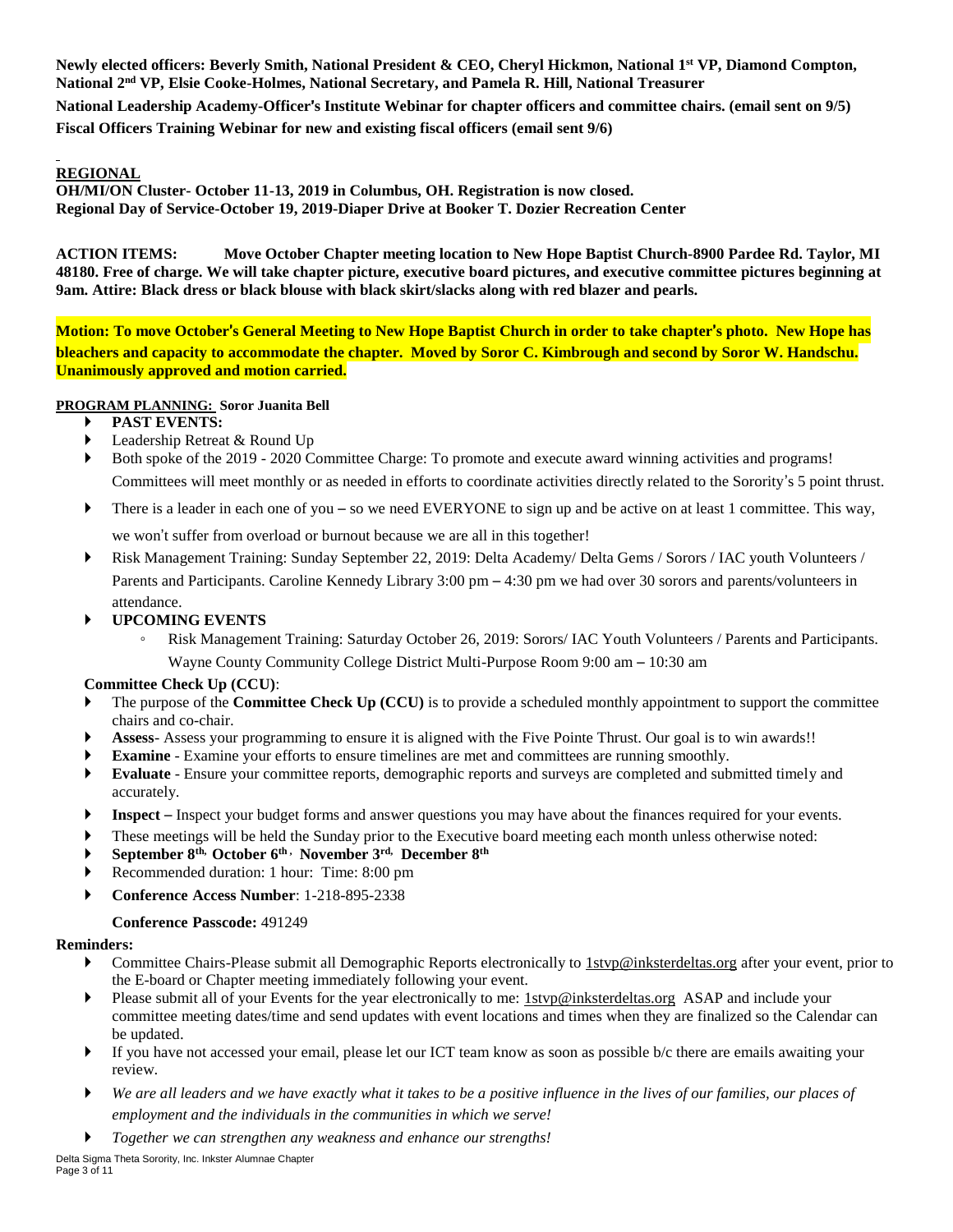#### **MEMBERSHIP:** Soror Jami Umstead

- **MARDI GRAS**
- **Round Up 2019**
- The event was awesome! This is one for the books. The event drew 90 Sorors from IAC, DAC, AAAC, and other Sorors who are looking to make IAC their home. The Mardi Gras theme brought a little NOLA to IAC as the convention in NOLA was cut short but a good time was had by all! We even had a nice 2<sup>nd</sup> line entrance of the executive committee including our MI State Coordinator and National Internal Audit Chair with the decorated umbrellas and handkerchiefs. We played Delta Bingo....I passed out most of the winning gifts to our Delta Dears! We also played \$100,000 Pyramid…our winner was none other than IAC Soror Adrina Walker. We entertained ourselves with this one as our goal for membership this year is reclamation and retention. We had good food, fun and fellowship…..as round up should be! The various comments received about the event were "I really enjoyed myself", "I loved reconnecting with my chapter Sorors", "Everything was warm and inviting", "The gift was absolutely beautiful...I'm turning mine into a wearable pin", "Table decorations were pretty and creative". Soror Jennifer Howard brought the most guests as she received her 25 year Delta Plaque…..Soror Howard was so excited and she showed out and that is how you do it!!!!!!
- A special thanks to my awesome Sorors who were a part of the Round Up committee. The beautiful decorations, informative slide shows, good food, tasty cake, vendors, games….. I could not have done this with out any of you and I appreciate you for all of your hard work.

### CARE & CONCERN

### **Please keep the following Sorors in your thoughts and prayers:**

- Soror Onadette Coleman in the loss of her husband and brother, Soror Sharon Harris in the loss of her brother and brother in law.
- Soror Paula Wiley loss her grandmother
- Soror Nora Martin loss her mother

### **Congratulations to the following Sorors:**

- Congratulatons to Soror Shareia Carter for being selected to participate in the inaugural Delta Pearls Cohort
- Congratulations to IAC for WINNING THE INTERNET!

### **September Birthdays:**

|                       | Delmeer Oliver       | Sept 4  |
|-----------------------|----------------------|---------|
| $\blacktriangleright$ | <b>Traci Tounsel</b> | Sept 8  |
| $\blacktriangleright$ | Vivian Kirkland      | Sept 15 |
|                       | Tamika Hall          | Sept 16 |
| ▶                     | Angela Thomas-Jack   | Sept 21 |
| $\blacktriangleright$ | Adrina Walker        | Sept 21 |
|                       | Deshawn Johnson      | Sept 21 |
|                       | LaTanya Beanum       | Sept 28 |
|                       |                      |         |
|                       |                      |         |

### **UPCOMING EVENTS (within 30 days):**

- Membership committee meetings will be held the first Tuesday each month unless otherwise noted:
- ▶

### **October 8 th November 5 th December 3 rd**

- Recommended duration: 1 hour: Time: 8:00 pm
- Conference Access Number: 1-218-895-2338
- Conference Passcode: 421679
- ▶

### **Sept 28, 2019 Hostesses:**

 Corell Jones, Theola Jones, Latanya Kern, Johanna Kinsey, Carolyn Kimbrough, Vivian Kirkland, Phyliss Martin, Kym-Manor Legreair, Ayanna McConnell

### **DELTA ACADEMY:** Soror Shareia Carter

- **PAST EVENTS**
	- We held our Risk Management and Orientation on Sunday, September 22, 2019 from 3-4:30pm at the Caroline Kennedy Library.

### **UPCOMING EVENTS:**

◦ Induction Ceremony with Keynote Speaker, Dr. D'Angela Pitts, Saturday, October 5, 2019 from 2-5pm at the Romulus Public Library, 11121 Wayne Rd., Romulus, MI 48174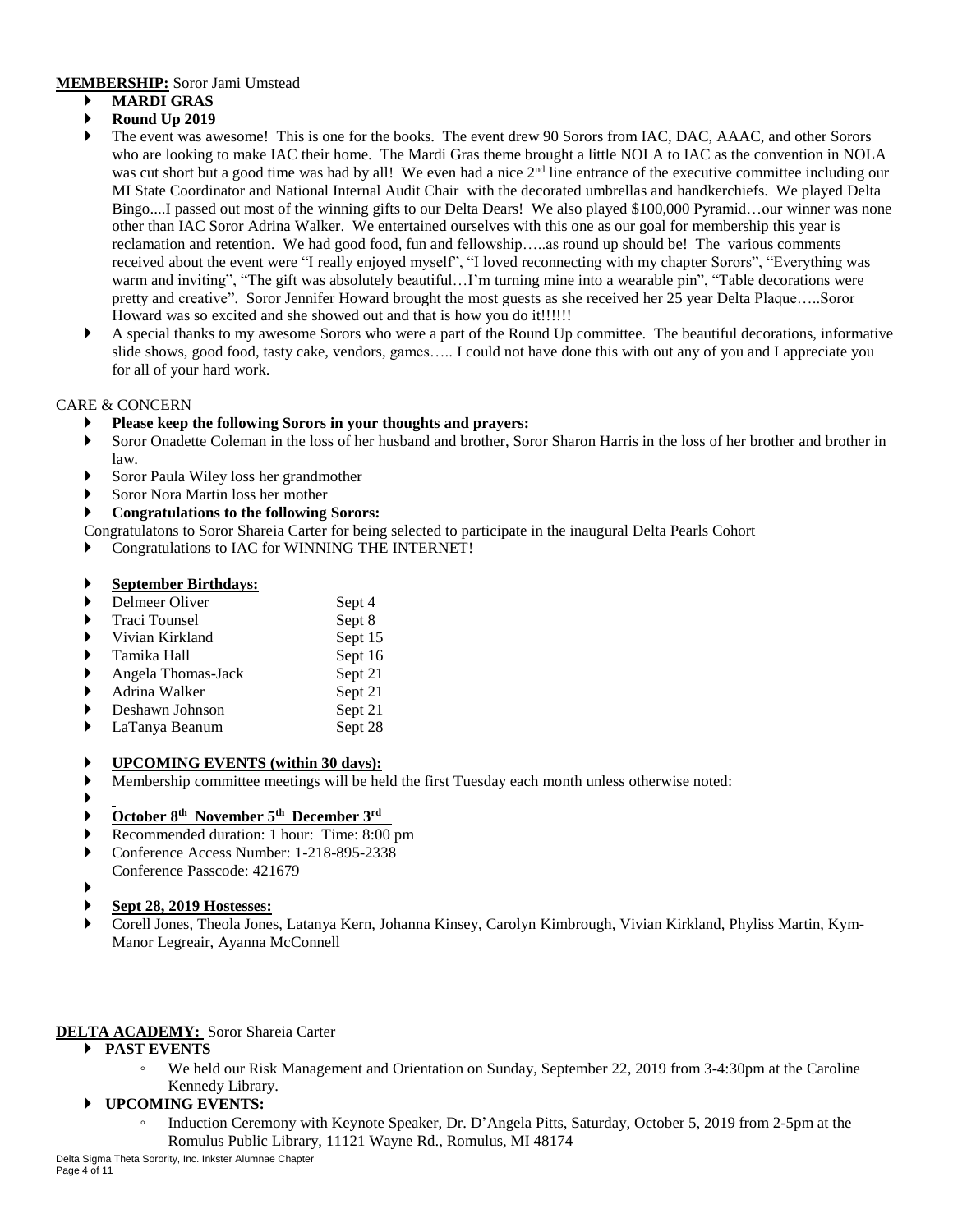- Committee Conference Call, Wednesday, October 23, 2019 at 9pm (605-468-8003, 169951#)
- Saturday, November 2, 2019, we will be at Gleaners Food Bank for our community service project from 9am-11:30am, 25670 Northline, Taylor, MI 48180

### **COMMITTEE MEETING INFORMATION:**

- Soror Treva Smith will serve as Co-Chair
- 10 returning young ladies
- 11 new young ladies

# **DELTA GEMS: Soror Danita Tucker**

### **UPCOMING EVENTS:**

10/3/19, 6:30pm-8:00pm, GEMS Kickoff Meeting, Caroline Kennedy Library 10/19/19, Sista Strut Breast Cancer Walk (pending approval from the RD) 2019-2020 Total number of GEMS 34 (includes 13 new GEMS) Co-Chair: Soror Tamara Hunter GEMS Committee Conference Call: 1<sup>st</sup> Monday of the month, 8:30pm-9:30pm, ph#(641) 715-3580, Passcode #173883

### **SCHOLARSHIP & FUNDRAISING: Soror Vivian Kirkland**

#### **PAST EVENTS**

- August 2019
- Reserved venue for 2020 Scholarship Luncheon
- (Plymouth Manor Banquet Center)
- 8/24/19
- Attended IAC Leadership Day
- 9/4/19
- Scholarship Transition Call with Soror Ayanna McConnell
- 9/6/19
- Emailed scholarship recipients who have yet to submit request for funds
- Mercedes Neal
- Crystal Bragg
- Farcia Zawu

### **UPCOMING EVENTS:**

- 9 **9/12/19**
- Scholarship Year-End Event Transition Meeting with Soror Wenonah Handschu
- **9/12/19**
- Mail scholarship checks for the following recipients:

| ▶                     | Ariana Brooks                                   | <b>Howard University</b>          | \$750         |
|-----------------------|-------------------------------------------------|-----------------------------------|---------------|
| ▶                     | Taylor Hill                                     | Oakland University                | \$750         |
| ▶                     | Nia Talley                                      | Harvard University                | \$750         |
| ▶                     | Autumn Clayborn                                 | Fisk University                   | \$750         |
| $\blacktriangleright$ | Myranda Ivey                                    | Eastern Michigan University       | $$750 + $100$ |
| $\blacktriangleright$ | Terrell McDowell                                | <b>Baldwin Wallace University</b> | $$750 + $500$ |
| ▶                     | Jeremiah Penick Alabama A&M University          | \$1000                            |               |
| ▶                     | Vorice Patterson University of Michigan – Flint | \$1000                            |               |
|                       | <b>IIDCOMING EVENTS.</b>                        |                                   |               |

**UPCOMING EVENTS:**

9/28/19 Kick-off for Bi-Annual IAC \$100 Scholarship Donations

- **Goal: 100% participation from IAC Sorors!**
- Monies due by March 1, 2020
- Examples: \$100 September (Ideal! ☺) \$20 Oct, \$20 Nov, \$20 Dec, \$20 Jan, \$20 Feb
- 9/28/19 Submit check request for Ebony Daniels
- 10/8/19 1 1<sup>st</sup> Committee Conference Call
- **COMMITTEE MEETING INFORMATION:**
- **2nd Tuesdays, 7p, Phone: 218- 895-2338, Passcode: 685214**

#### ▶ **Ads/ Publicity: Soror Paula Wiley**

Tau Chapter has requested an ad for their 19<sup>th</sup> Charlayne Hunter-Gault Scholarship Ball. The recommendation of the committee is to purchase a full page ad for the cost of \$100

Motion: To purchase 1/4 page ad for \$75. Moved by Soror C. Kimbrough and second by Soror J. Umstead. Unanimously **approved. Motion Carried**

## **Arts & Letters: TBD**

Delta Sigma Theta Sorority, Inc. Inkster Alumnae Chapter Page 5 of 11 NO REPORT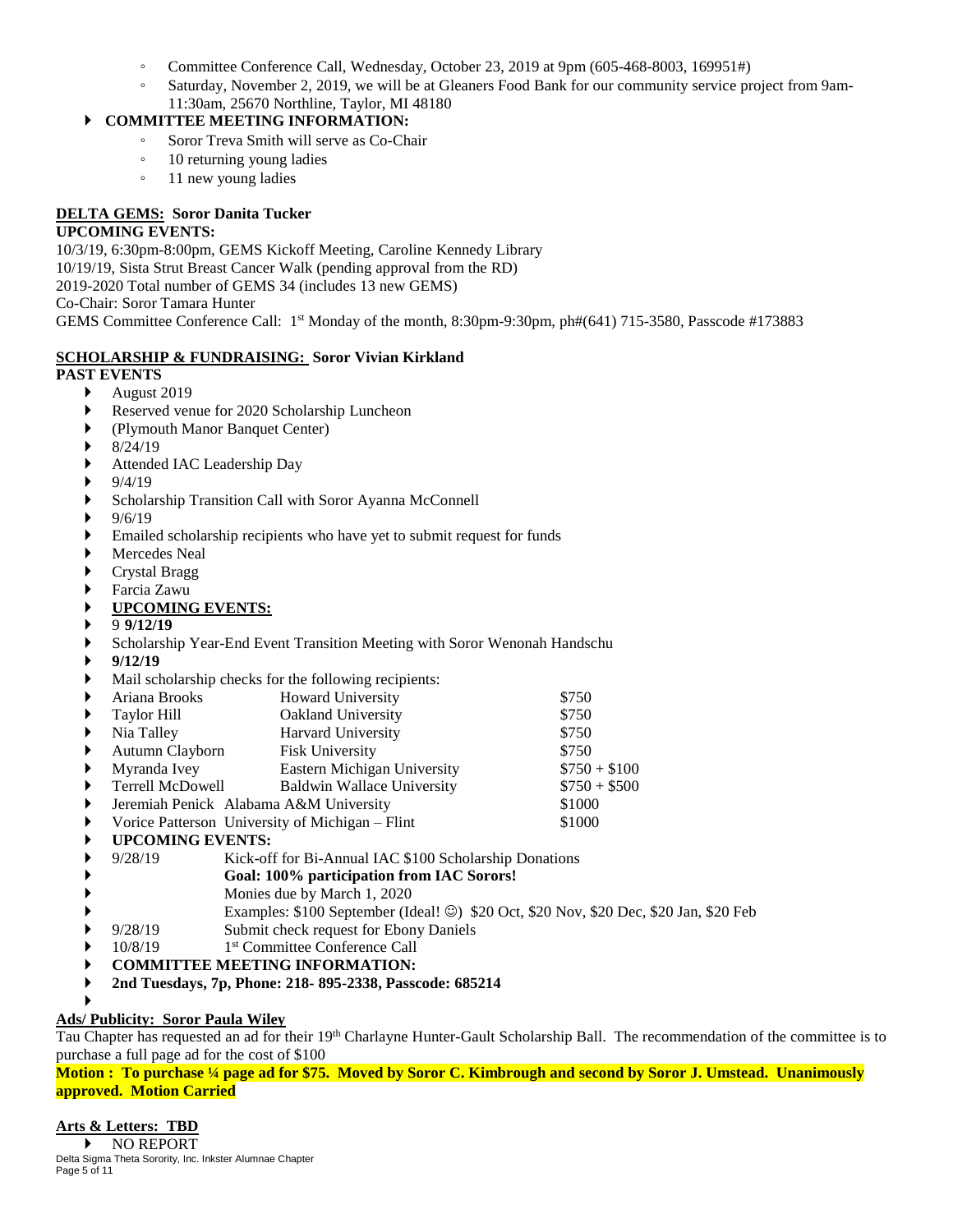### **Policy & Procedure - Soror Paula Wiley**

No report

## **AUDIT: Soror Melissa Crumbey**

## **PAST EVENTS**

- **(**Conducted the Quarter 4 Internal Audit (8/4/19)
- Uploaded Q4 findings into the Red Zone (8/16/19)
- Uploaded Annual Audit Report findings into the Red Zone (8/28/19)
- Reviewed Q4 and Annual Audit Report findings with the Finance Committee (9/8/19)

## **UPCOMING EVENTS**

- Present findings to the E-Board (9/12/19)
- Present findings to the General Body  $(9/28/19)$

## **Summary Audit Report**

- The Internal Audit Committee completed a review of the financial records of Inkster Alumnae Chapter of Delta Sigma Theta Sorority, Incorporated for the period April 1, 2019 to June 30, 2019. The review included a review of the chapter budget, 25% validation of disbursements, 50% validation of deposits, 10% validation of Paypal transactions and 100% validation of membership dues collected during the period.
- The Q4 findings are as follows:
	- No material loss of the financial assets exists
	- Two occurrences of a check (#2501, #2504) written with no voucher
	- All numbers have been reconciled and balances as of June 30, 2019 are accurately reflected in the financials. A copy of the Detailed Audit Report has been provided for the chapter's records.
	- After review by the Chapter Internal Audit Committee, it has been determined that the Chapter has satisfactory financial internal controls and the review supports the existence and utilization of these controls.
	- The audit was completed on August 4, 2019 and uploaded to the Red Zone by the Internal Audit Chair on August 16, 2019.

### **COMMUNITY SERVICE: Soror Debra Dixon**

### **UPCOMING EVENTS:**

- Saturday, October 5 th . Clean IAC Highway (Inkster Rd./Michigan Ave) 9:00am until 11:00am.
- Midwest Regional Day of Services October 19, 2019 (still pending).

### **COMMITTEE MEETING INFORMATION:**

Committee has not met as of today's date. Conference calls will be the first Wednesday of each month @ 8:00pm the number to call is 218 895-2338 and pass code 3643159**.** 

### **COLLEGIATE TRANSITION TASK FORCE – Soror D'Angela Pitts**

- Collegiate/Alumnae Mentorship Program TBD. Location WCCC Ted Scott Campus
- Vision Board (Sorors only)
- Dec 21st Feed the Homeless community service –Gleaners Food Bank in Taylor 9am-11:30am
- Career Fair- January 18th WCCCD Ted Scott Campus. Collaboration with Southfield Alumnae CTT 10am-1pm
- Delta Graduation Soiree June 6 th TBD
- **ACTION ITEMS:**
	- At chapter meeting, would like to have a sign up sheet for Sorors willing to be mentors to collegiate Sorors
	- UPCOMING EVENTS:
	- Voter Registration on EMU campus at the student center- Sept 26th 4-7:30pm
	- Collegiate/Alumnae Mentorship Program Oct 6 th . Location WCCC Ted Scott Campus 12-2pm
	- Vision Board (Sorors only)

### **DELTA DEARS: Soror Martin**

#### **NO REPORT**

#### **EMERGENCY RESPONSE TEAM**: **Soror LaWonna Washington**

#### **ACTION ITEMS:**

- Ongoing education and training opportunities for IAC members to maintain a level of emergency preparedness in current service areas
- Maintain Red Envelope ERT Collection/Binder ongoing collection.

#### **September 2019**

September 2019 is National Preparedness Month Education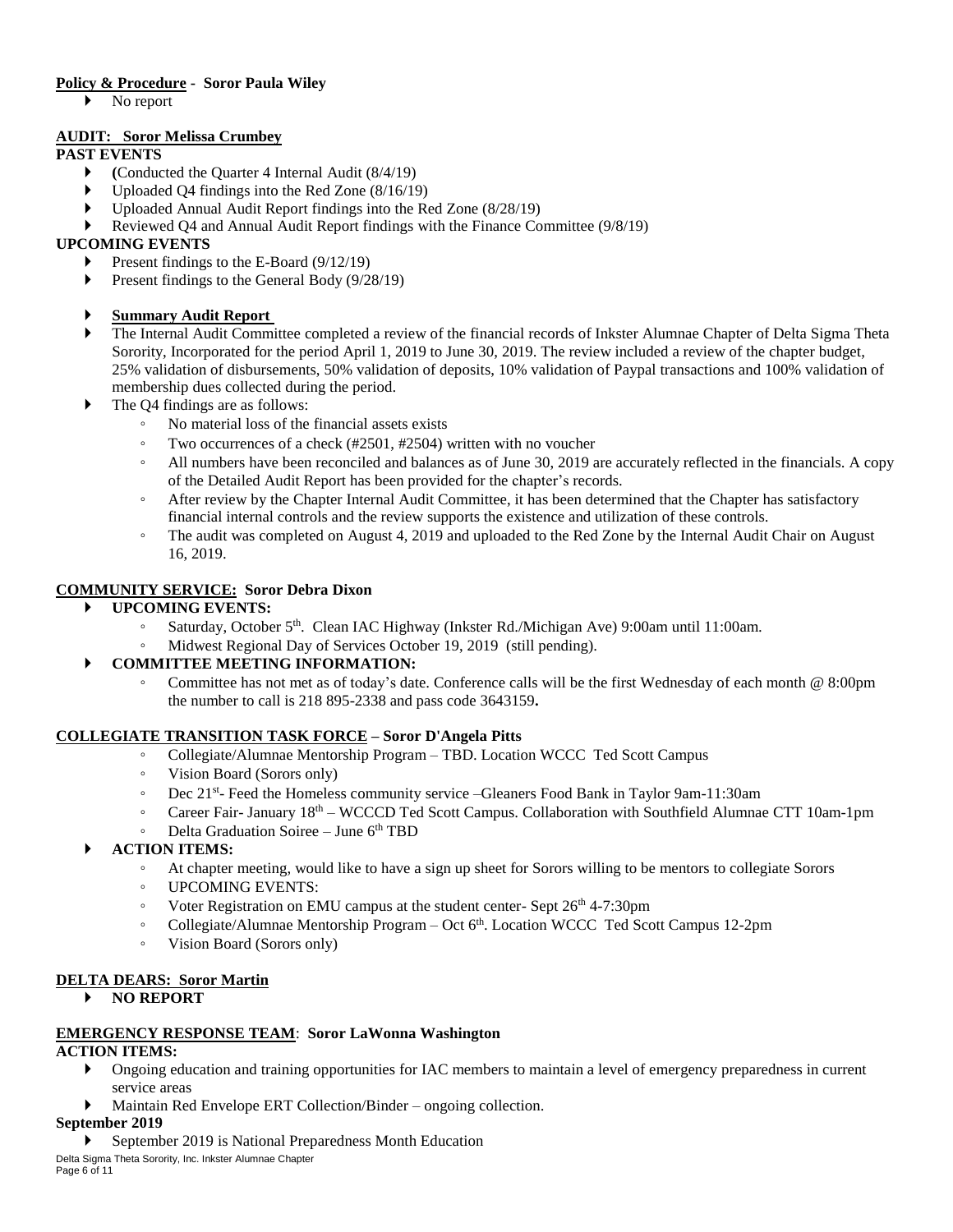- Committee Member recruitment for the Sorority Year 2019-2020, interested members reach out to 1stVP@inksterdeltas.org
- Work closely with Wayne County Community College designated security team (chapter meeting location), local Red Cross officials, local health department, law enforcement, emergency responders, Education Materials on FEMA and National Weather Service.

### **UPCOMING EVENTS: October 2019**

- Tornado & Fire Safety in place during October's chapter meeting
- IAC Members and visitors provided education on Fire Safety options and community resources in IAC service areas.

#### **ECONOMIC DEVELOPMENT:**

NO REPORT

#### **HOUSING & PROPERTIES: Soror Latanya Beanum**

No Report

### **INTERNATIONAL AWARENESS & INVOLVMENT: Felicea Shumate**

No Report

### **PHYSICAL MENTAL & HEALTH: Soror Antoinette Byrd-Carr**

No Report

### **NOMINATING:**

### **MIT VOTE**

#### **Results**

- $\bullet$  63 Votes
- 46 YES
- 16 NO
- 1 Spoiled

## **MIT VOTE PASS**

### **Elections**

#### **Nine Jewels**

Soror Jennifer Howard nominated Soror Danita Tucker Soror Sheron Williams nominted Soror Kym Maynor-Legreair Soror Larissa Barclay-Abrams self nominated Soror Faith Ivey self nominated Soror Rosalyn Billbery-Smith self nominated Soror Renita Roulhac nominated Soror Lisa Harston LeDoux Soror D'Angela Pitts self nominated Soror Tanya Carter nominated Soror Sheron Williams Soror Toni Byrd-Carr self nominated

### **Keeper Muses & Graces**

Soror Corell nominated Soror Michelle Glenn Soror Juanita Bell self nominated

#### **Convenyer of Odyssey Experience**

Soror Tamara Hunter self nominated

#### **NPHC - Soror Laurecia Smith-Witherspoon**

- **ACTION ITEMS:**
- **An amended budget request has been submitted to the Financial Committee to accommodate additional funding needs.**
- **PAST EVENTS**
- **We partnered with Detroit Alumnae Chapter and Southfield Alumnae Chapter for the Metro Detroit NPHC Picnic** held Sunday, August 11, 2019. Each chapter gave funds to hire a caterer, decorate and print reclaimations materials (DAC Donation: \$600.00, SAC Donation: \$300 & IAC Donation: \$150.00). We did not budget for this partnership, but **made it happen financially!**
- **UPCOMING EVENTS:**
- First NPHC Meeting will be:
- Sunday, September 22, 2019

Delta Sigma Theta Sorority, Inc. Inkster Alumnae Chapter Page 7 of 11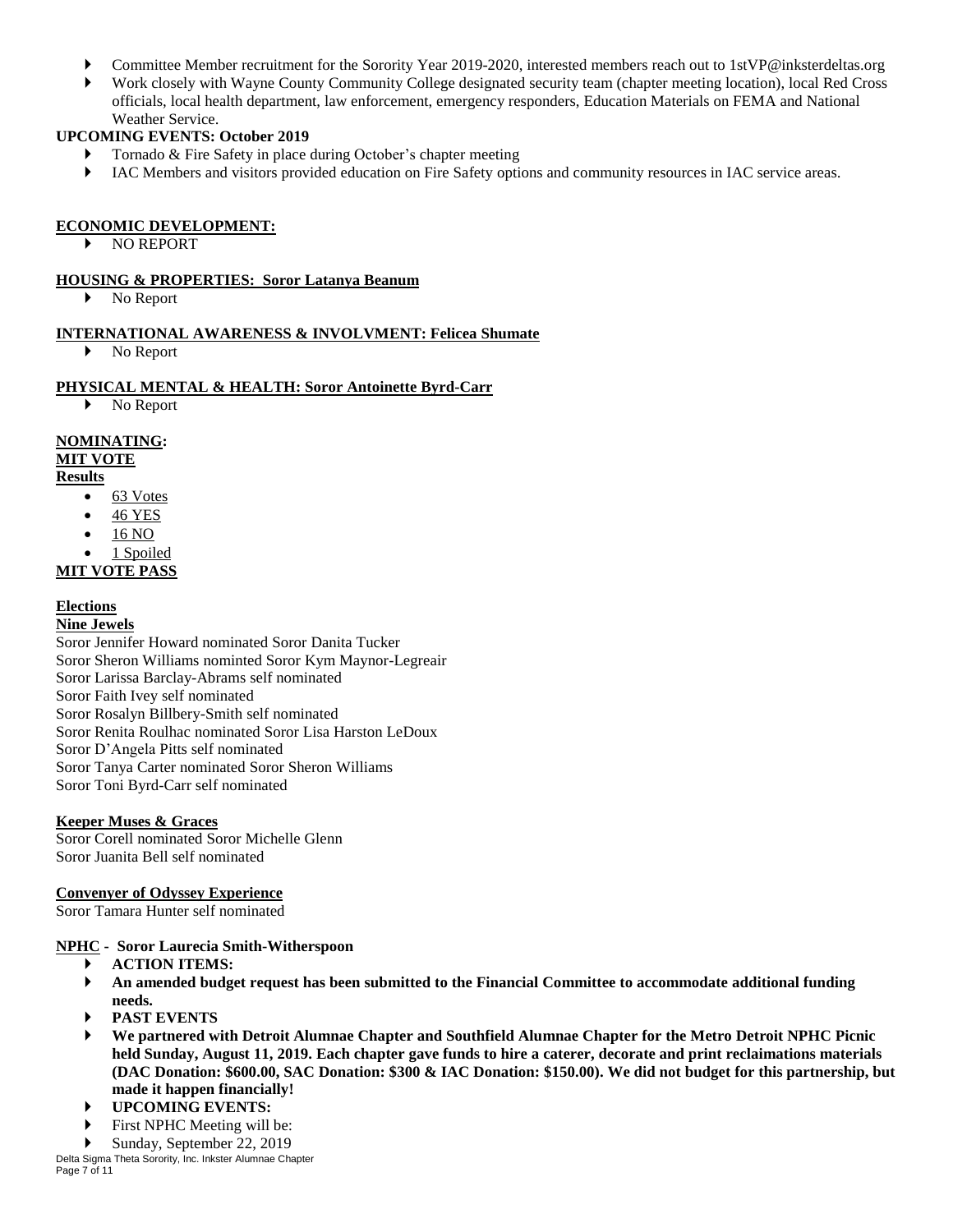- Detroit Association of Black Organizations
- ▶ 12048 Grand River
- Detroit, MI 48204
- ▶ The Delta's are hosting the food for the first meeting. Once again we will work in concert with DAC and SAC. A caterer is being secured and a pasta bar meal will be served!
- There is still a need for a Co-Chair for NPHC, so if you are interested please see me directly!

### **Metro Detroit NPHC**

- **Greek Sip**
	- October 3, 2019 from 6pm-9pm
	- Kola Lounge 32523 Northwestern Hwy
	- Cost: \$5 all night
	- **70th Biennial NPHC National Leadership Conference**
		- October 17-20
		- Memphis, TN
		- Contact www.NPHCHQ.org (to register)

### **Alpha Phi Alpha Fraternity, Inc.**

#### **Centennial Celebration Gala (Gamma Lambda Chapter)**

- October 19, 2019 at 6pm
- Detroit Marriot Renaissance Center
- ▶ Cost: \$100
- Contact 100Gala@DetroitAlphas.org
- **The Michigan District Welcome Step Show/Stroll Off (Theta Zeta Lambda Chapter)**
	- November 22, 2019
	- Sheraton Detroit Metro Airport Hotel-8000 Merriman Road
	- Cost: \$30
	- Contact 734-497-9656 or https://a2alphas.ticketleap.com
- **Alpha Kappa Alpha Sorority, Inc.**
	- **Rhythm & Wine (Eta Iota Omega Chapter)**
		- October, 12, 2019 from 8pm-12am
		- St. John's Banquet & Confernce Center- 22001 Northwestern Hwy.
		- Cost: \$50 in advance  $&$  \$55 at the door (includes light dinner  $&$  wine tasting)
		- Contact 734-306-7082 & 248-921-8307
		- **Annual Pink Hustle: 1970's Style (Pi Tau Omega Chapter)**
			- November 2, 2019
			- St. George Cathedral 18405 W. Nine Mile Road
			- Cost: \$35 (come dressed in your best 70's attire. Bring your own food & drink)
			- Contact Eventbrite: Pink Hustle 2019

### **Black Tie: New Year's Eve Celebration (Eta Iota Omega Chapter)**

- December 31, 2019 at 7pm
- Suburban Collection Showplace- 46100 Grand River Ave.
- $\triangleright$  Cost: \$125
- Contact 248-921-8307 & 248-709-5114

### **Delta Sigma Theta Sorority, Inc.**

#### **Literary Luncheon 2019 (Southfield Alumnae)**

- Featuring: Steve Pemberton (COO, Globoforce & best selling author)
- $\blacktriangleright$  November 2, 2019
- The Fairlane Club 5000 Fairlance Club Drive
- Cost: \$75 (\$100 VIP & \$40 Youth)
- Contact www.deltasac.org

#### **Back Together Again (Southfield Alumnae Chapter)**

- 35th Anniversary Homecoming Brunch
- November 16, 2019 from 10am-1pm
- Farmington Hills Manor- 23666 Orchard Lake Road
- Cost: \$35
- Contact www.deltasac.org/sac35 for tickets
- **Zeta Phi Beta Sorority, Inc.**

### **Upsilon Theta Zeta: CarZ & CruiZin**

- October 5, 2019 from 12noon-4pm
- Pace Academy- 23777 Southfield Rd.
- Cost: FREE
- Contact UpsilonThetaZeta@gmail.com or 810-874-0338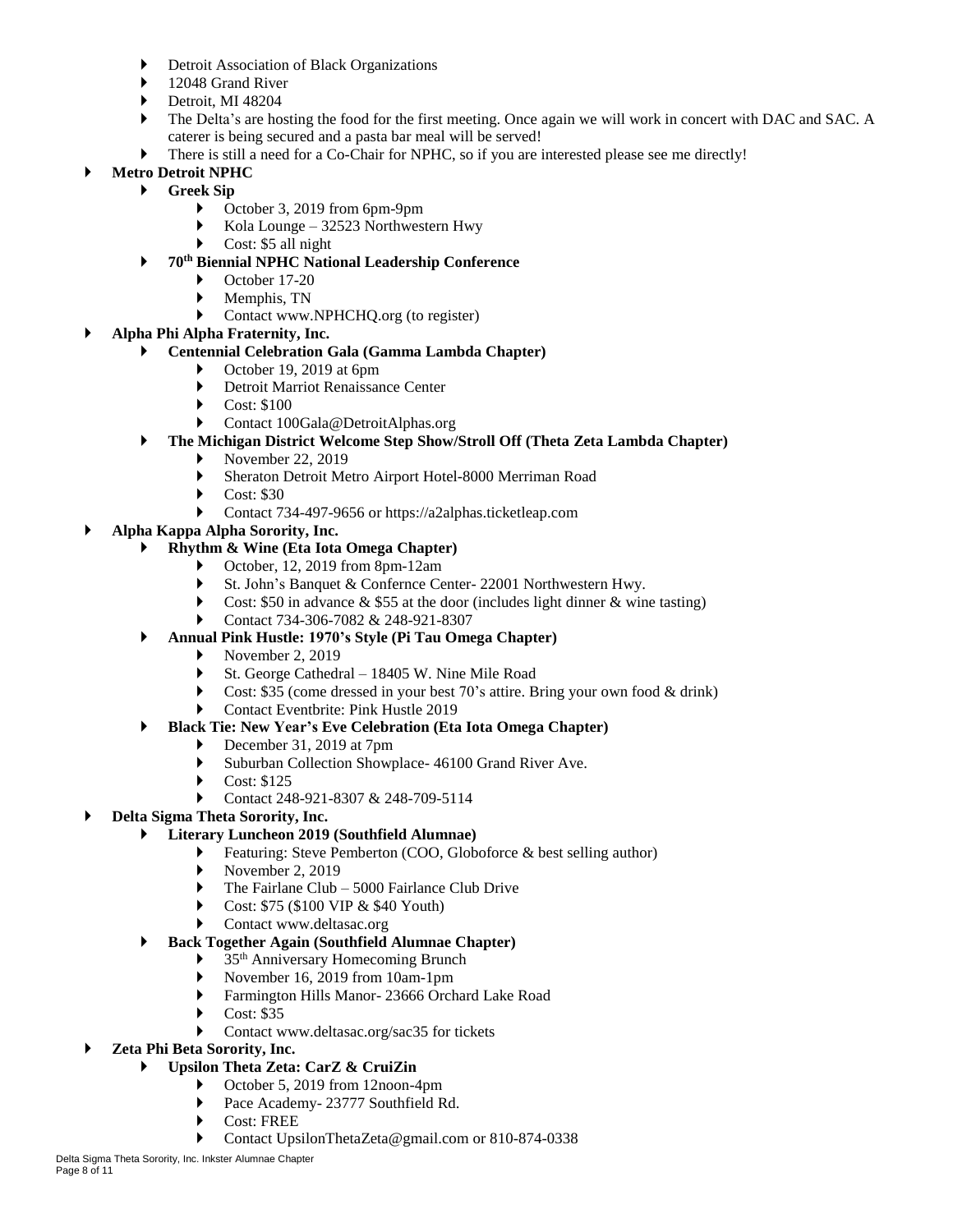- **25th Charter Anniversary (Zeta Amicae of Inkster-Zeta Nu Zeta Chapter)**
	- $\triangleright$  October 5, 2019 at 11am
	- Bookier T. Dozier Recreation Center-2025 Middlebelt Road
	- $\blacktriangleright$  Cost: \$25
- **House of BluZ (The Inkster Dove Foundation-Zeta Nu Zeta Chapter)**
	- October 11, 2019 at 7pm
	- Bookier T. Dozier Recreation Center -2025 Middlebelt Road
- **Phi Beta Sigma Fraternity, Inc.**
	- 6 th Annual Orchid Ball
		- November 2, 2019 at 8pm
		- Best Western Premier Hotel 26555 Telegraph Road
		- $\triangleright$  Cost: \$100
		- Contact 313-506-2441 & 313-926-2481
	- **Sigma Gamma Rho Sorority, Inc.**
		- Movie Night with the Poodles (Bad Boys for Life)
			- January 18, 2020
			- Emagine Royal Oak
			- Cost: \$25 (includes refilliable popcorn and drink)
			- ▶ Contact Eventbrite (RSFMovieNight)

### **Policy & Procedure: Soror Paula Wiley**

- The Committee shall be knowledgeable and proactive in adopting and enforcing the rules of the chapter. The committee shall convene to review current Rules of Order, Policies and Procedures, Constitution and Bylaws and any policy changes from Grand Chapter.
- The committee is responsible for educating chapter members on policy and procedure and rules of order content and timelines. The committee review and prepare all proposed amendments. The committee will review and discuss proposed amendments during executive board for presentation to the chapter.
- September-November- committee convenes to review current rules of order, policies and procedures, constitution and bylaws, chapter minutes and any policy and procedures updates from Grand Chapter. The committee invite chapter members to submit proposed changes for review.
- November-January- committee meets to review and prepare all proposed amendments for presentation to the executive board in February.
- February-April-the committee reviews and discusses proposed amendments to the e-board and chapter.
- May-June- the committee prepares amendments for chapter vote and approval. A 2/3 vote is required for adoption and submission for chapter compliance.

### **POLITICAL AWARENESS: Soror Tammy Prince**

- **PAST EVENTS**
	- National Voters Registration Day at Robichaud High School 09/24/2019
- **UPCOMING EVENTS**
	- **Voter Registration Drive at Henry Ford Community College, October 17, 2019 during hustle night. 5101 Evergreen RD. Dearborn, Michigan 48128**

#### **UNFINISHED BUSINESS:**

#### **60th Anniversary – Soror Helena Williams**

- **PAST EVENTS:**
- Bi-Weekly Conference Calls, Leadership Retreat & Round Up
- **UPCOMING EVENTS:**
- Hustle for a Cure: Thursday, October 17, 2019: We are partnering with Physical and Mental Health to host Hustle for a Cure for Breast Cancer Awareness at Henry Ford College in 5101 Evergreen Rd, Dearborn. The time is 6:30-8:30. Our Hustle Instructor will be Steven Sturkey.
- ▶
	- 60th Anniversary Celebration
- Saturday, December 14, 2019 at The Dearborn Inn Hotel located at 20301 Oakwood Blvd in Dearborn, Michigan. The celebration will begin at 5:00 pm and our theme is "Igniting A.N.G.L.E.S. is part of our 2019-2021 Biennium Theme. We also have Dr. Paulette Walker , 25th National President of Delta Sigma Theta Sorority, Inc. as our guest speaker. Tickets are \$100.00 each. It will be sure to be an amazing evening. We have rooms that have been blocked for us at the hotel until November 22, 2019.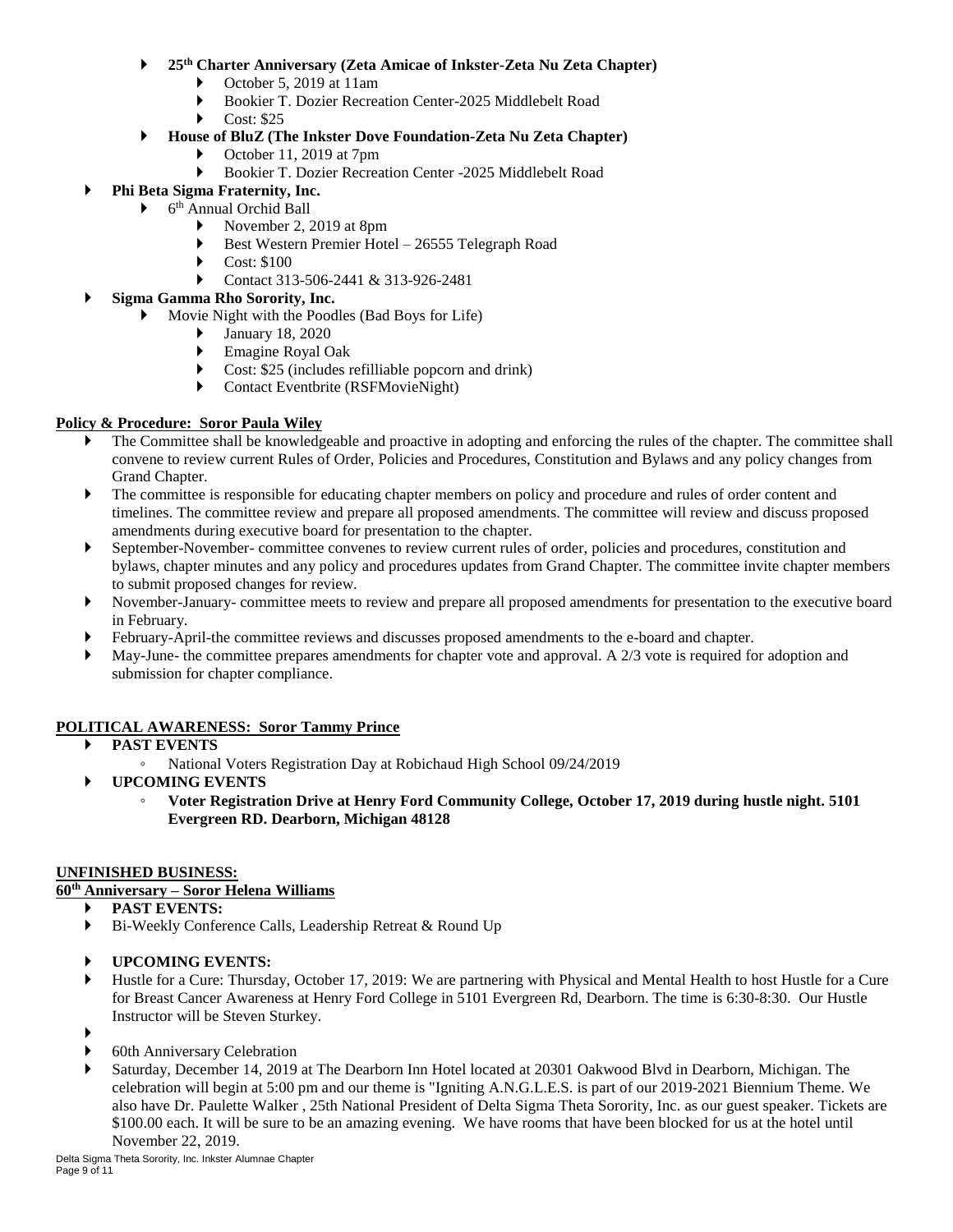- Our next Conference Call is Tuesday, September 24, 2019
- Time: 7:30 pm 8:30 pm
- Conference Access Number: 1-218-895-2338 Conference Passcode: 956397
- Reminders:

Tickets can be purchased via PayPal as well as by check.

#### **NEW BUSINESS:**

Chaplain Update: Soror Angela Thomas-Jack

#### **Overview**

- **Participate in our 13 hour** prayer cycle on the 1<sup>st</sup> Friday of each month
- Prayer hours:  $6:00am 7:00pm$
- Spend a few minutes of prayer/meditation during your selected clock hour and focus on areas as identified by the **monthly themes**
- Feel free to include additional areas of prayer should you find necessary
- Sign up for your designated time today

### **1 st Friday Day of Prayer Monthly Schedule**

Oct 4<sup>th</sup> – (Strenth & Guidance) IAC President & Executive

Nov  $1<sup>st</sup>$  – (Innovation) - Chapter Programming

Dec 6<sup>th</sup> – (Thanksgiving & Celebration) IAC/Charter Member

Jan 3<sup>rd</sup> – (Vision) – National/Regional Officers and Executive Board/Leadership Teams

- Feb 7<sup>th</sup> (Empowerment) Social Justic issue
- March 6<sup>th</sup> (Sisterhood) Michigan Collegiate & Alumnae Sorors
- April 3<sup>rd</sup> (Collaboration) Partnership with Community leaders to influence impact in service areas
- May 1<sup>st</sup> (Memorial) Families of our deceased Sorors

June 5<sup>th</sup> (Reflection) – Personal reflection on service efforts

#### **Announcements**:

#### Soror T. Byrd-Carr – Annoucing October's Physcial & Mental Health Events

- Domestic Violence Awareness Program Oct 22, 2019 Western Wayne Family Health Center Inkster MI 6-8pm Speaker: Darice Ray
- Breast and Cervical Cancer Awareness Program Womens Health Day Oct 29, 2019 Western Wayne Family Health Centers Inkster MI 8-9pm Volunteers needed to greet patients, assist with craft table, provide information of Breast and Cervical Cancer

Soror K. Trent:

- Ambassador for Sister Strut and encouraging Sorors to participate in the Sister Strut on Saturday, Oct  $19<sup>th</sup>$ .
- Delta Days in the Washington DC, Feb  $22-25$ <sup>th</sup>

Soror Kym Maynor-Legreair:

- There was a print error on the boat collar shirt sold at Round-Up. Those Sorors who purchase can have it replace.
- Reminder for Sorors to sign the WCCCD book